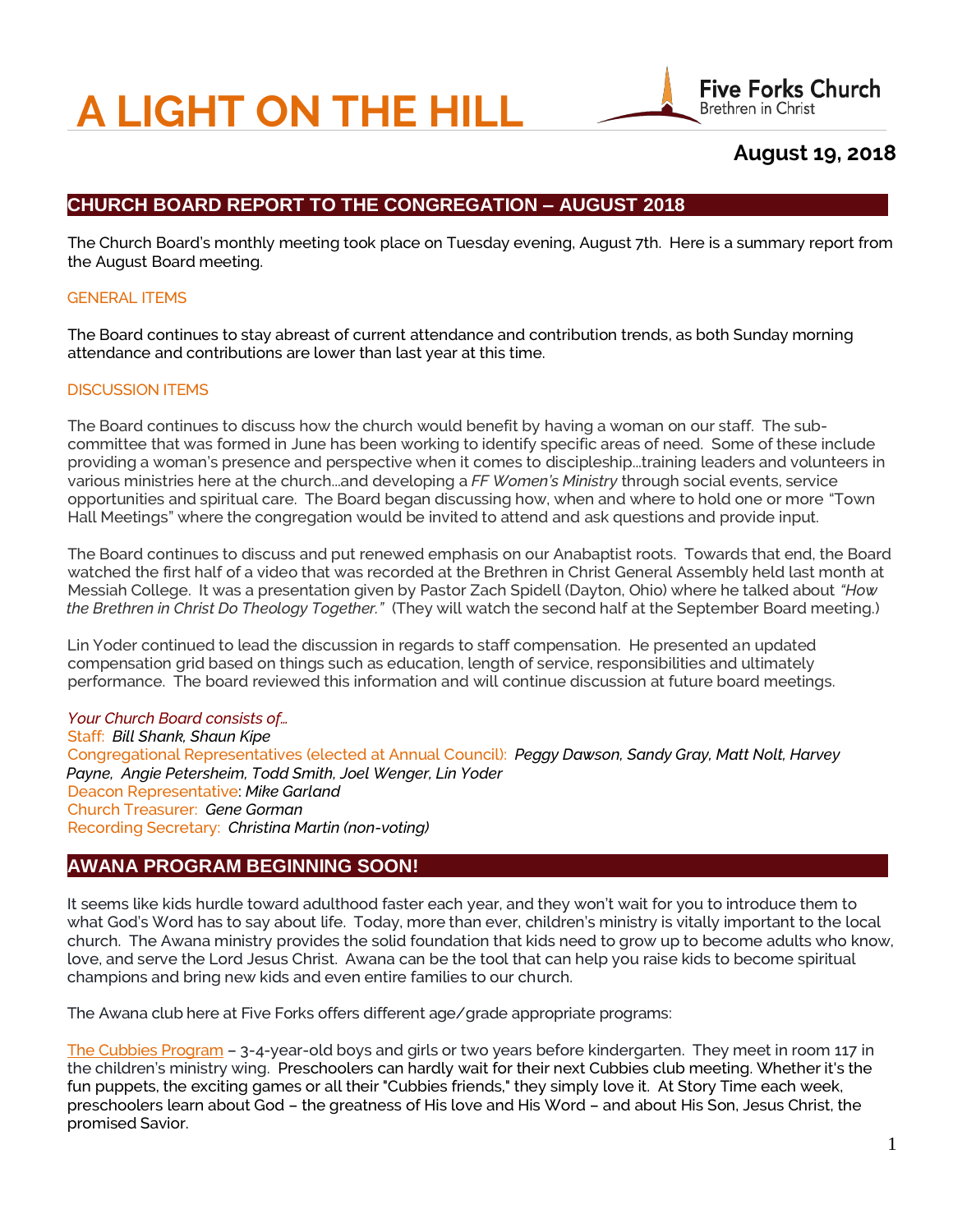The Sparks program – Kindergarten through second-grade boys and girls. They meet in the Multi-purpose Room. The Sparks program zooms in on the details. Kids in Sparks are introduced to Bible characters and events and learn why they are important. Sparks materials focus on helping children learn to know God and His Son, Jesus Christ.

The Truth & Training (T&T) – Third through fifth-grade boys and girls. They meet in their appropriate handbook room in the LFH (Lower Fellowship Hall). The T&T program uses a question and answer format with the answers backed up by Scripture. Students learn that the Bible is true and that they can firmly put their trust in God's Word. T&T materials will help kids love God. As in all Awana programs, there is still an evangelism emphasis, but the materials are beginning to reflect a concentration on discipleship and service.

*Clubber Registration begins this Sunday, August 19th* . All clubbers will need to be registered.

For questions or to pre-register your child, you can contact Commander Jim by phone at 762-2991 or email [jim@fiveforkchurch.org.](mailto:jim@fiveforkchurch.org)

Remember club needs to start promptly at 6:45pm… so please don't be late!

## **WOW – WEDNESDAY AND THURSDAY EVENING BIBLE STUDIES STARTING SOON!**

 *The Acts of the Holy Spirit -* You may have heard the book of Acts referred to as "The Acts of the Apostles." I suppose that is technically true. But the reality is, all the apostles did for the Lord was done in the power of the Holy Spirit.

 In Word On Wednesday (and also On Thursday!) this fall, we're going to overview the first part of the book of Acts with exactly that perspective. What was the Holy Spirit doing? How did His work impact the early assembly of believers in Jerusalem? Please plan on joining us!

 *It all begins on Wednesday and Thursday, September 5TH and 6TH, at 7:00 pm, in the chapel! See you there!"*

## **LADIES! PUT THIS ON YOUR CALENDAR**

Ladies Bible Study begins *Wednesday, September 5th, 9:00 – 11:00am in the Chapel Wing*

 This year, we will be studying the *Gospel of John*. Join us as we "unpack" the Living Word, the Living Water, the Bread of Life, the Light, the Lamb of God and the King of the Kingdom! Learn how our Savior affects our lives today!

 We will also have "Connecting Weeks" where we hear testimonies (Jenny Kipe will be Sept. 12), get to know another, inspire and appreciate creativity, learn of other ministries and support and pray for each other.

Come every week, come when you can or watch the *Light on the Hill* for one of our special "Connecting Weeks".

 *If you have any questions, contact Heidi Payne 717-316-5252[, heidimpayne@gmail.com](mailto:heidimpayne@gmail.com)*

## **FIVE FORKS QUILTERS…LET'S MEET TOGETHER TO QUILT!**

We are ready to go again after a summer break! Our first meeting is Monday, September 10<sup>th</sup>...9:00am - 12:00pm. We meet once a month on the second Monday in the Chapel Wing.

We are inviting all who participated before and are hoping new people will join us. You don't have to be a quilter, just come wanting to learn.

We make quilts to welcome new babies and the Lord is showing us others to encourage. Come enjoy the blessing of sharing with others!

*Questions, please contact Karen Butts at 717-655-7475.*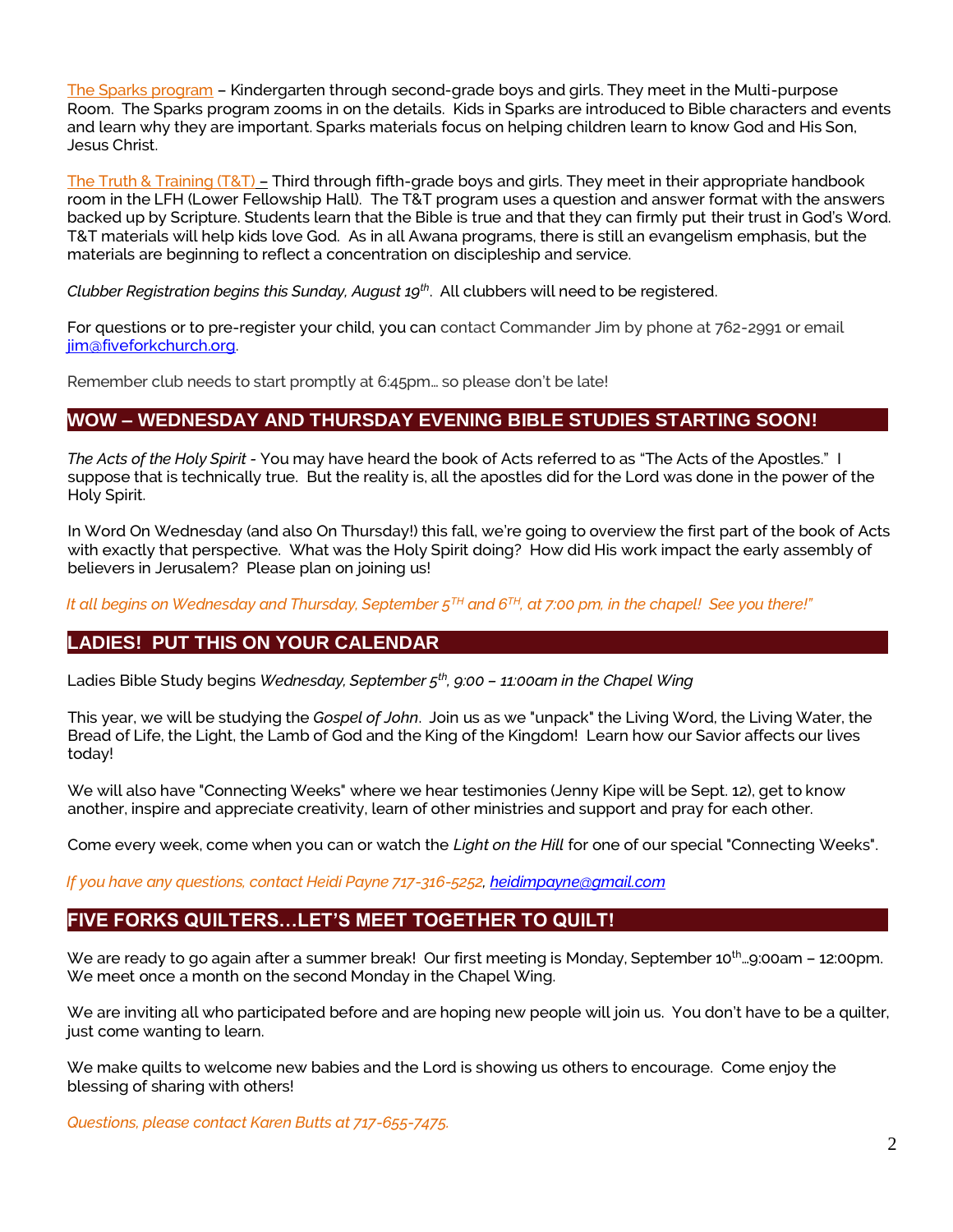# **CELEBRATE RECOVERY CONNECTION EVENT**

SATURDAY, SEPTEMBER 22<sup>ND</sup> ...9:00am - 12:30pm (Doors open at 8:00am)

#### Speakers:

- Dr. Harvey Payne
- Quint Pitts
- Kipp & Brenda Janes

Music: *Redemption's Promise* – a group of imperfect, broken, musicians ministering to imperfect, broken people. Born out of the Celebrate Recovery Ministry in Waynesboro, PA, the band plays regional venues and leads worship at Celebrate Recovery Meetings in the local area. The band's single "Faithful One" is available at iTunes and hear it on YouTube. Follow them on Facebook[, www.facebook.com/RedemptionsPromise.](http://www.facebook.com/RedemptionsPromise)

Questions: Contact Ray Rottler at 717-377-4557 or for additional details about this event, clic[k HERE.](http://www.ffbic.org/wp-content/uploads/2018/08/CR-Connection-Event.pdf)

Register online [HERE.](http://www.ffbic.org/ministries/celebrate-recovery/)

## **FIVE FORKS ANNUAL CHURCH AUCTION COMING SOON!!**

#### THURSDAY, SEPTEMBER 27TH

Each year, the Five Forks Church Auction has raised money to help pay down our mortgage. Since the mortgage has been paid off, the proceeds from this year's auction will go into the Building Fund, which includes the hope of a future Youth Center for our teens.

We are asking each member of our congregation to consider how you might be able to donate to the auction:

- You might be willing to purchase a *new item or to make an item or food item* to be auctioned off.
- You might be able to donate services (i.e. babysitting, cleaning, car repair/maintenance services, lawn mowing, etc)
- You might consider asking a business which you patronize to make a donation to the auction.

Here are some examples of items that have been donated in the past:

A Cord of Wood, Beef to be Butchered, Pumpkins, Potted Flowers, Gift Certificates, Cake-a-Month, Pie-a-Month, A Meal, Quilts, Afghans, Wooden Furniture, A Picnic Table, A Time-share Condo or Cabin, Event Tickets…

As you can see, there are many creative options to choose from. How could you use your talents or skills?

If you would like to donate an item or service to the auction, please complete the flyer that was placed in your mailbox this week and return to Melissa Mitchell's mailbox. There are extra forms available at the information desk in the upper lobby and on the table in the mailroom.

Questions, please contact Melissa at 717-977-9078 or email her at smitch466@qmail.com.

*Note: Donations need to be at the church by Wednesday, September 12th .*

# **EXPERIENCE LIFE OUTDOORS (ELO) CHICKEN BBQ**

Saturday, September 8<sup>th</sup>...10:00am - 2:00pm

Five Forks Church parking lot

\*"Take out" only

Meal includes: ½ chicken, beans, applesauce, cookie, & roll (\$9.00); ½ chicken only (\$6.50)

Pre-purchase tickets to guarantee availability by contacting Heather Martin at 717-372-6282.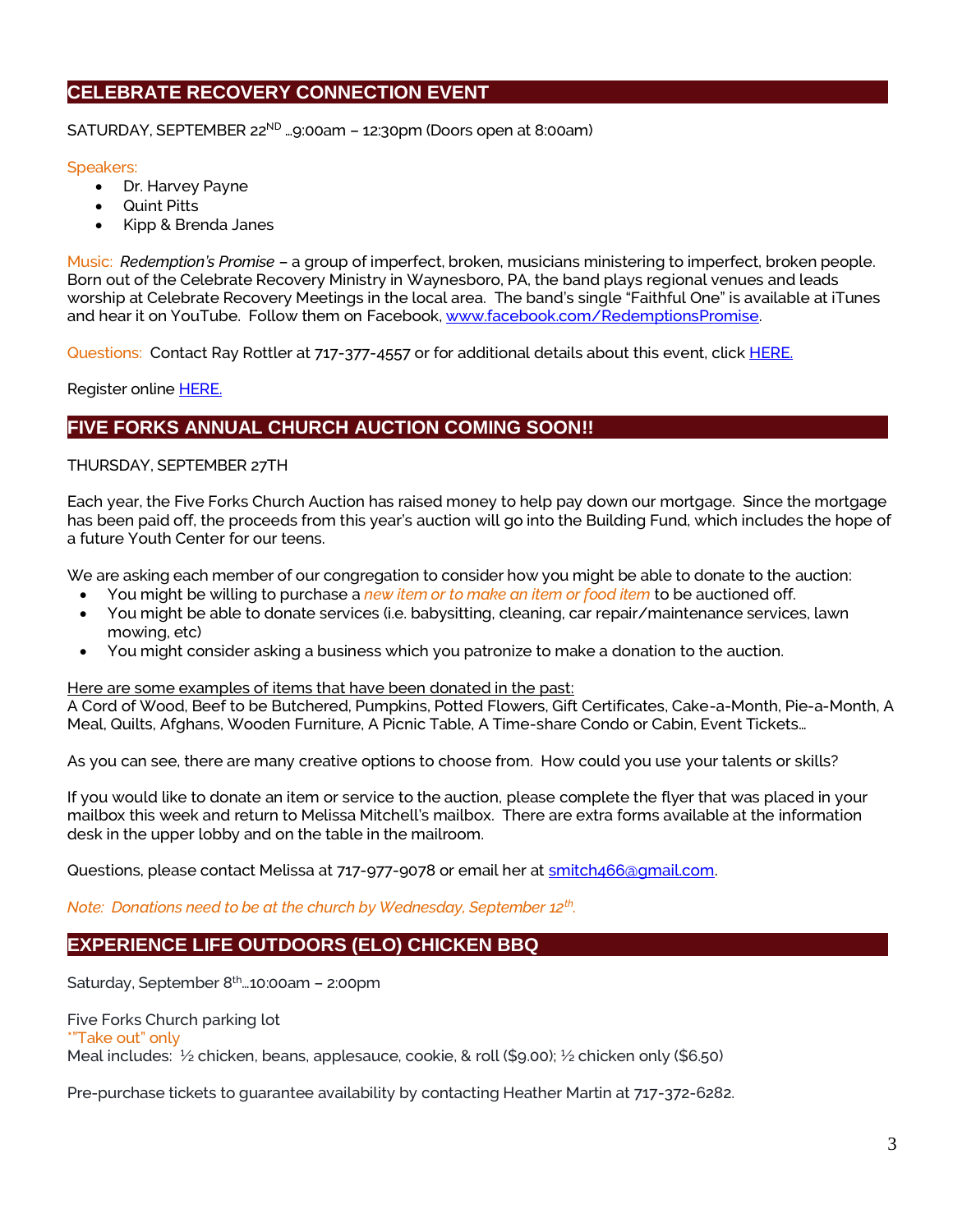## OPERATION CHRISTMAS CHILD SHOEBOX PACKING PARTY

#### Saturday, October 27<sup>th</sup>...8:30am

With the many items collected for the Operation Christmas Child Shoeboxes over this past year, we will need to come together to prepare the boxes for shipping. This is a great opportunity to be a part of this ministry. Please plan on joining us, making this a fun exciting morning to bring joy to many children around the world.

Questions, or to sign up, please contact Penny Bakner at 717-830-1614.

If you would like to give a monetary gift to cover shipping costs, please make check payable to Five Forks Church with Operation Christmas Child in the memo line.

Please mark your calendar and plan to come out and join us on *Saturday, October 27th* . Snacks will be provided!

## **SAVE-THE-DATE…FALL FUN DAY – COMING SOON**

Five Forks Church Fall FUN Day, including Craft Sale, Yard Sale, and Bake Sale!

Saturday, November 3rd…8:00am – 3:00pm

## **THIS WEEK AT FIVE FORKS**

| Sunday, August 19    | Prayer Hour6:45am (C2)                                                    |
|----------------------|---------------------------------------------------------------------------|
|                      | Café7:00am - 11:00am                                                      |
|                      |                                                                           |
|                      | Morning Messages:                                                         |
|                      | Aud. (8:00, 9:30 & 11:00m) – Pastor Shaun                                 |
|                      | Chapel (11:00am) – Pastor Brian – Scripture: Genesis 6:17                 |
| Monday, August 20    | Men's Prayer Group5:45am (Chapel)                                         |
| Tuesday, August 21   | Men's Prayer Group6:30am (Chapel)                                         |
|                      | Celebrate Recovery6pm (café); 7pm (large group meeting); 8pm (open share) |
| Wednesday, August 22 | No Services - Summer Break                                                |
| Thursday, August 23  | Ladies Prayer Hour6:30-7:30am (Chapel)                                    |
| Sunday, August 26    | Prayer Hour6:45am (C2)                                                    |
|                      | Café7:00am - 11:00am                                                      |
|                      | <b>Morning Messages:</b>                                                  |
|                      | Aud. (8:00, 9:30 & 11:00m) – Pastor Shaun                                 |
|                      | Chapel (11:00am) - Pastor Brian - Scripture: Genesis 9:12-13              |
|                      |                                                                           |
|                      | -Awana Kick-off…11:00am (CW)                                              |
|                      |                                                                           |

## **THANK YOU!**

*To Our Church Family,*

*Thank you for your prayers, phone calls, meals, and cards. Also, a Big Thank You to Pastor Bill for coming to the hospital on the morning of my surgery to pray with me. Also, thank you for the planter sent from the church. We feel so blessed to be a part of the Five Forks Church Family. Your prayers helped us come through the surgery, hospital stay, and has helped with the healing. Thanks to Everyone and God,*

*Cherle & Frank Carl*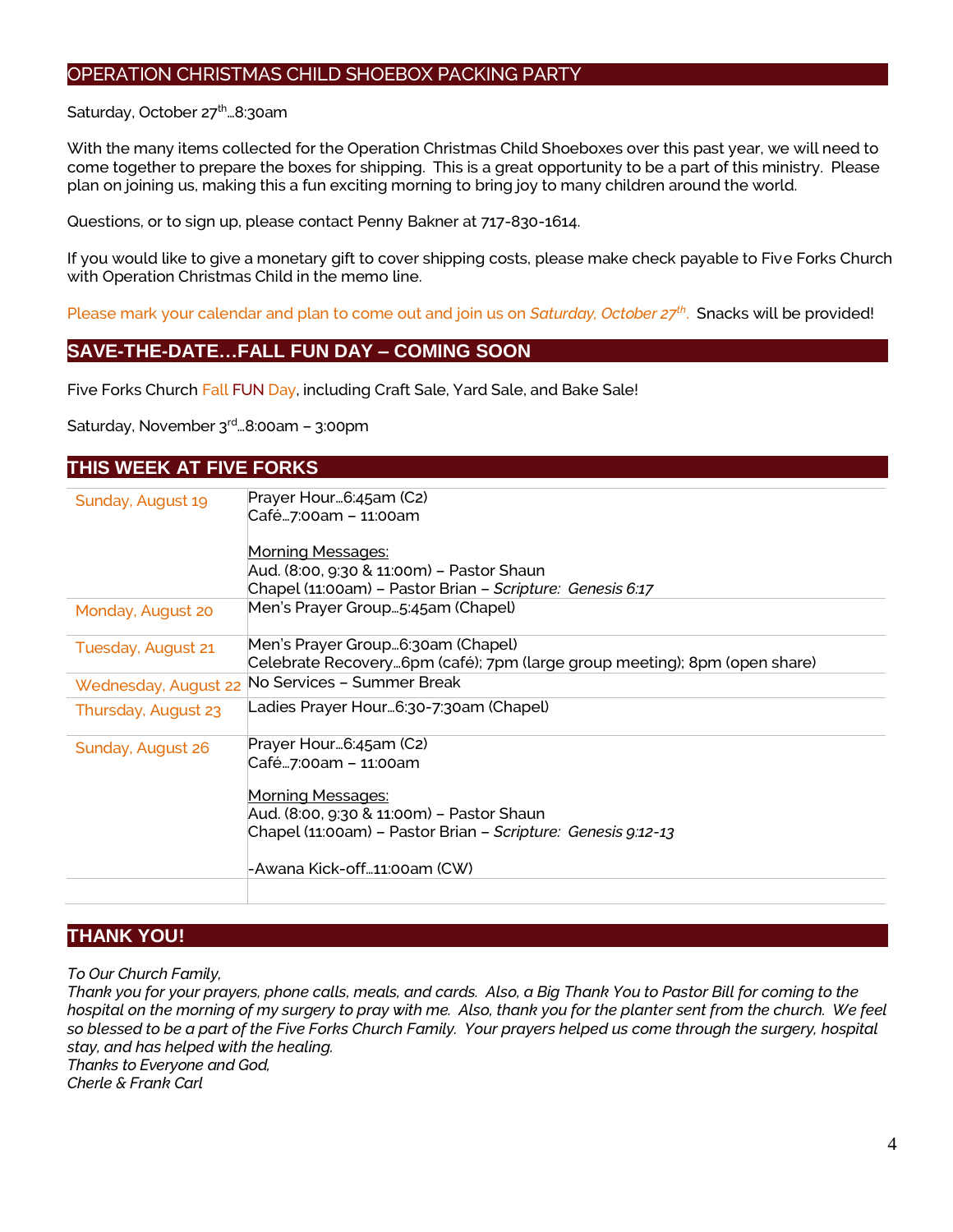*Thank you to the church family who sent cards and spoke words of sympathy and prayers in behalf of the passing of my sister, Abbey Oswald. -Joel Wenger Family*

*Dear Church Family, I would like to thank you all for the prayers, cards, phone calls, and the flowers sent from the church regarding my recent hip surgery. Thanks To All, Don Smiley*

## **HEALING PRAYERS**

*(Those who have been hospitalized or underwent surgery/procedures this week.)*

Elaine Diggs Cameron Sprenkle

## **WITH DEEPEST SYMPATHY**

We express our deepest sympathy to Helen Keckler with the passing of her mother, Ruth Rinehart on August 9, 2018.

We express our heartfelt sympathy to Ginger Desautels with the passing of her mother, Barbara Tidd on August 15, 2018.

## **FOOD PANTRY AUGUST "ITEM OF THE MONTH"**

Canned Fruit

*(Place donations in the orange container in the lower lobby.)*

## **OPERATION CHRISTMAS CHILD AUGUST "ITEM OF THE MONTH"**

Games: checkers, jacks, matching games. A simple bag with which a child can use to carry things. *(Place donations in the designated boxes in the lower and upper lobbies.)*

| <b>ATTENDANCE</b> |                                                                                                                                                                                                     |
|-------------------|-----------------------------------------------------------------------------------------------------------------------------------------------------------------------------------------------------|
| Sunday, August 12 | Sunday's Worship Total = 686<br>$8:00$ Auditorium = $148$<br>$9:30$ Auditorium = 275<br>$11:00$ Auditorium = $183$<br>$11:00$ Chapel = $50$<br>Bible Connection = 16<br>Nursery (9:30 & 11:00) = 14 |
|                   | Total Sunday School = 269                                                                                                                                                                           |

## **STUDENT MINISTRY HAPPENINGS – Kenton Hock, Director (kenton@ffbic.org)**

#### Parent Meeting

Do you have a student between 6th through 12th grade? Are you interested in what's happening this year in our Student Ministries? If your answer to either of these questions is yes, then we would love to have you at our parent meeting on August 19th! We will go over this year's goals for the ministry, our upcoming calendar, and a brief introduction to Kenton as well as new way to get connected with our ministry! Come out between 11am and 12pm on Sunday, August 19th in A33 (The High School SS room).